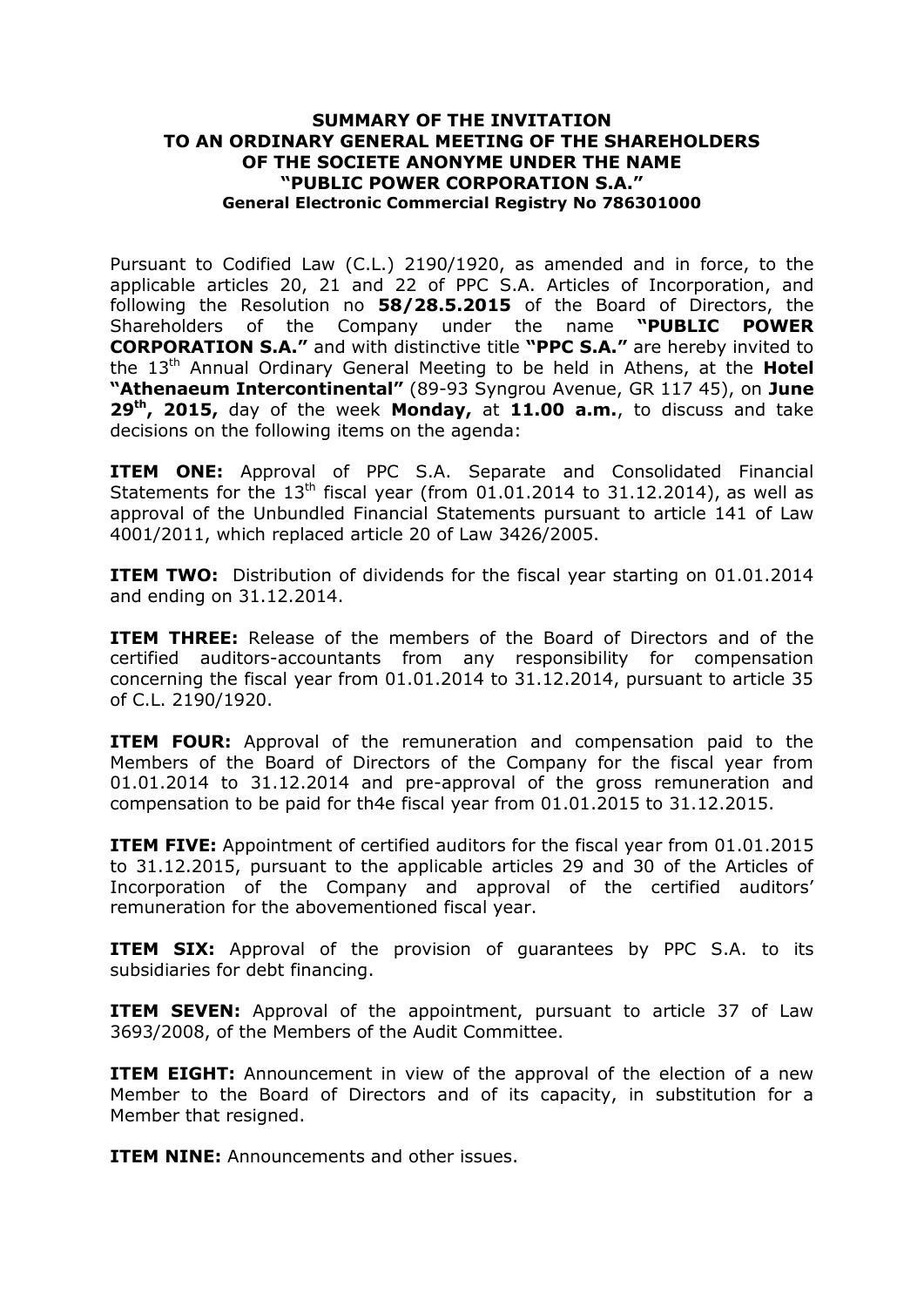## **PARTICIPATION RIGHT IN THE GENERAL MEETING**

In this Ordinary General Meeting (OGM), the Shareholders with right to participate and vote are those, who will be registered at the beginning of June the 24<sup>th</sup>, 2015, day of the week Wednesday, that is the  $(5^{th})$  day prior to the OGM date - Record Date, in PPC S.A. Shareholders' registry, which is electronically kept at the Company "Hellenic Exchanges S.A. Holding, Clearing, Settlement & Registry" (Hellenic Exchanges S.A. – EXAE), without share blocking required. Every ordinary share has the right of one vote. Shareholders' capacity is evidenced by providing a pertinent written certification by the above mentioned institution, or alternatively, via direct online connection of the Company with the registry of the latter. Shareholders' capacity must be effective at the beginning of June the  $24<sup>th</sup>$ , 2015, day of the week Wednesday (Record Date) and the pertinent written certification or the electronic verification with respect to the Shareholders' capacity must be received by the Company the latest until June the 26<sup>th</sup>, 2015, day of the week Friday, that is, the  $(3^{\text{rd}})$  day prior to the OGM date. As regards the Company, participation and voting right at the OGM is attributed only to those having the shareholder's capacity on the aforementioned Record Date. In case of non compliance with the provisions of article 28a of C.L. 2190/1920, as in force, such Shareholder may participate in the OGM only following permission of the latter.

## **PROCEDURE FOR THE EXERCISE OF VOTING RIGHT BY PROXY**

The Shareholders who wish to participate in the Ordinary General Meeting (OGM) by proxy/ies representative/es, must send the pertinent proxy holder authorisation form (Power of Attorney), which is available at the Company's website [www.dei.com](http://www.dei.com/) to the Company's Corporate Announcements and Shareholders Services Unit (30, Chalkokondyli Street, GR 104 32 Athens,  $5^{\text{th}}$ floor, office 512), no later than June the  $26<sup>th</sup>$ , 2015, day of the week Friday, that is the  $(3^{rd})$  day prior to the date of the General Meeting.

Further information about the representation in the Ordinary General Meeting by Proxy is provided within the full text of the present invitation, available at the Company's website [www.dei.gr](http://www.dei.gr/)

In order to attend the General Meeting any shareholder/representative shall present an ID card.

In case a quorum has not been reached on the date set forth herein above, the Shareholders are invited again, in accordance with article 29 par. 2 of C.L. 2190/1920, as in force, to a **Repeat Ordinary General Meeting, in Athens**, at the **Hotel "Athenaeum Intercontinental"** (89-93 Syngrou Avenue, GR 117 45), on **July the 13th, 2015**, day of the week **Monday**, at **11.00 a.m.,** with same as above Agenda.

In such Repeat General Meeting, the Shareholders with right to participate and vote are those who will be registered at the beginning of July the  $9<sup>th</sup>$ , 2015, day of the week Thursday, that is the  $(4^{th})$  day prior to the OGM date (Record Date of repeat general meetings) with PPC S.A. Shareholders' registry, which is electronically kept at the company "Hellenic Exchanges S.A. Holding, Clearing, Settlement & Registry" (Hellenic Exchanges S.A. – EXAE), without share blocking